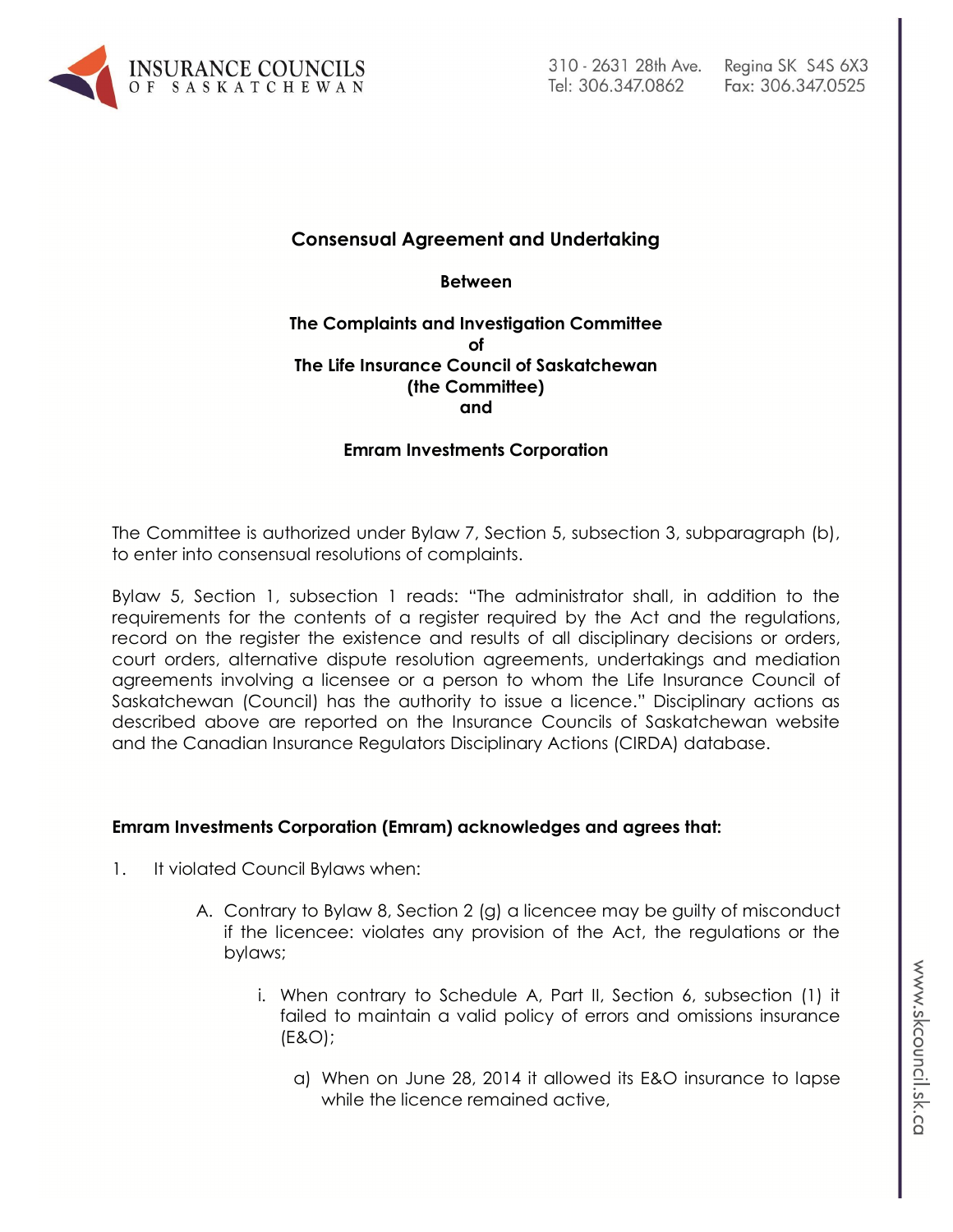- b) E&O was not re-established until December 15, 2014,
- c) Emram was without E&O coverage for 170 days; and
- ii. When contrary to Bylaw 2, Section 1, subsection (4)(d) it failed to immediately notify Council of cancellation or non-renewal of its E&O.
- 2. Its rights to appear before a Discipline Committee of Council have been explained to it and it fully understands it's rights and/or obligations under Council Bylaw 10;
- 3. It waives its rights to appear before a Discipline Committee and undertakes not to exercise any appeal rights it may have under Council Bylaw 10, Section 3 or *The Saskatchewan Insurance Act,* (the Act) as it relates to matters set out in this Consensual Agreement and Undertaking (Agreement).
- 4. This Agreement does not preclude Council from pursuing any other investigation against Emram for activities not identified in this Agreement that may be in violation of Council Bylaws or the Act.
- 5. It has been advised by the Committee that it is in its interests to obtain independent legal advice before entering into this Agreement.
	- a. Emram has obtained such independent legal advice and is satisfied with the same, prior to executing this Agreement, or
	- b. Emram has willingly chosen not to obtain such advice prior to executing this Agreement.
- 6. Emram hereby affirms that it has read and understood the terms of this Agreement, and is signing it voluntarily and of its own free will.

### **Emram, having waived its rights, undertakes to:**

- 1. Pay a fine in the amount of \$797.00; and
- 2. Reimburse Council's investigation costs in the amount of \$330.00.
- 3. Emram will pay all fines and investigative costs within 30 days of receipt of this Agreement.
- 4. Emram will ensure E&O insurance is in place while Emram continues to hold an insurance licence.
- 5. Emram will provide Council a copy of the E&O insurance effective December 15, 2015.